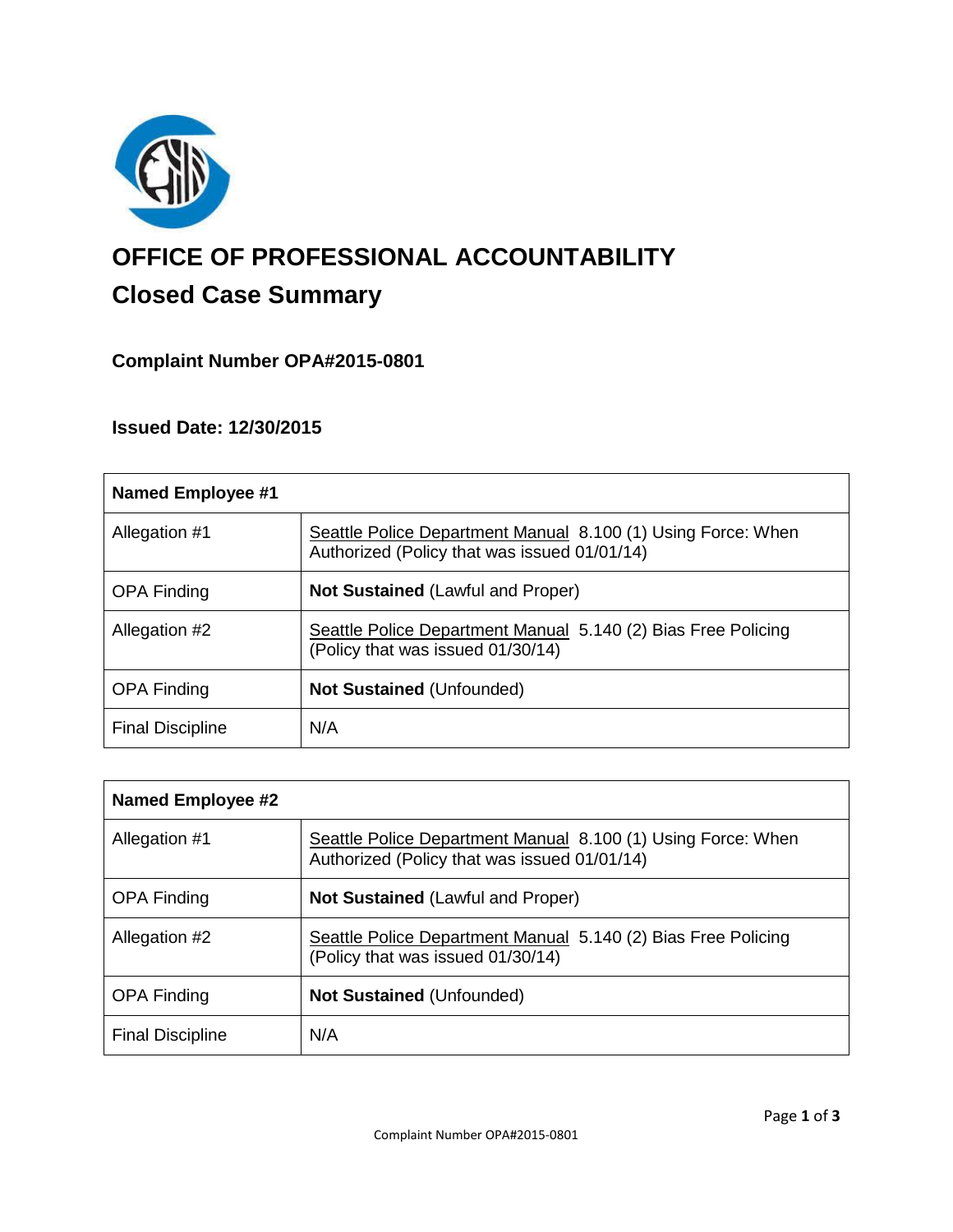| Named Employee #3       |                                                                                                              |
|-------------------------|--------------------------------------------------------------------------------------------------------------|
| Allegation #1           | Seattle Police Department Manual 8.100 (1) Using Force: When<br>Authorized (Policy that was issued 01/01/14) |
| <b>OPA Finding</b>      | <b>Not Sustained (Lawful and Proper)</b>                                                                     |
| Allegation #2           | Seattle Police Department Manual 5.140 (2) Bias Free Policing<br>(Policy that was issued 01/30/14)           |
| <b>OPA Finding</b>      | <b>Not Sustained (Unfounded)</b>                                                                             |
| <b>Final Discipline</b> | N/A                                                                                                          |

# **INCIDENT SYNOPSIS**

The named employees responded to a call of a male in crisis who was bleeding in the restroom of a store. The subject had apparently stabbed himself in an effort to remove what he believed was a camera. The restroom area of the store was closed and marked by a sign. The complainant entered the closed area and wanted to use the restroom. The store manager and the named employees told the complainant that the restroom was closed and that it was not safe to enter because of the blood inside. The original subject was being assessed outside of the bathroom door for his injuries. The complainant insisted that he should be allowed to use the restroom and challenged the reason why he could not enter. The complainant was asked to leave the area and the named employees followed him out. The complainant began to yell and accused the named employees of racism. The complainant began to poke his finger at two of the named employees' faces. Named employee #1 believing that he was about to be assaulted used force to take the complainant to the ground. Named employees #2 and #3 assisted with the arrest.

## **COMPLAINT**

The complainant alleged that the named employees refused to let him use a store bathroom and treated him in the manner they did because of his race. It is further alleged that the officers used excessive force in arresting him by throwing him to the ground.

## **INVESTIGATION**

The OPA investigation included the following actions:

- 1. Interview of the complainant
- 2. Search for and review of all relevant records and other evidence
- 3. Review of In-Car Videos
- 4. Interview of witness
- 5. Interviews of SPD employees